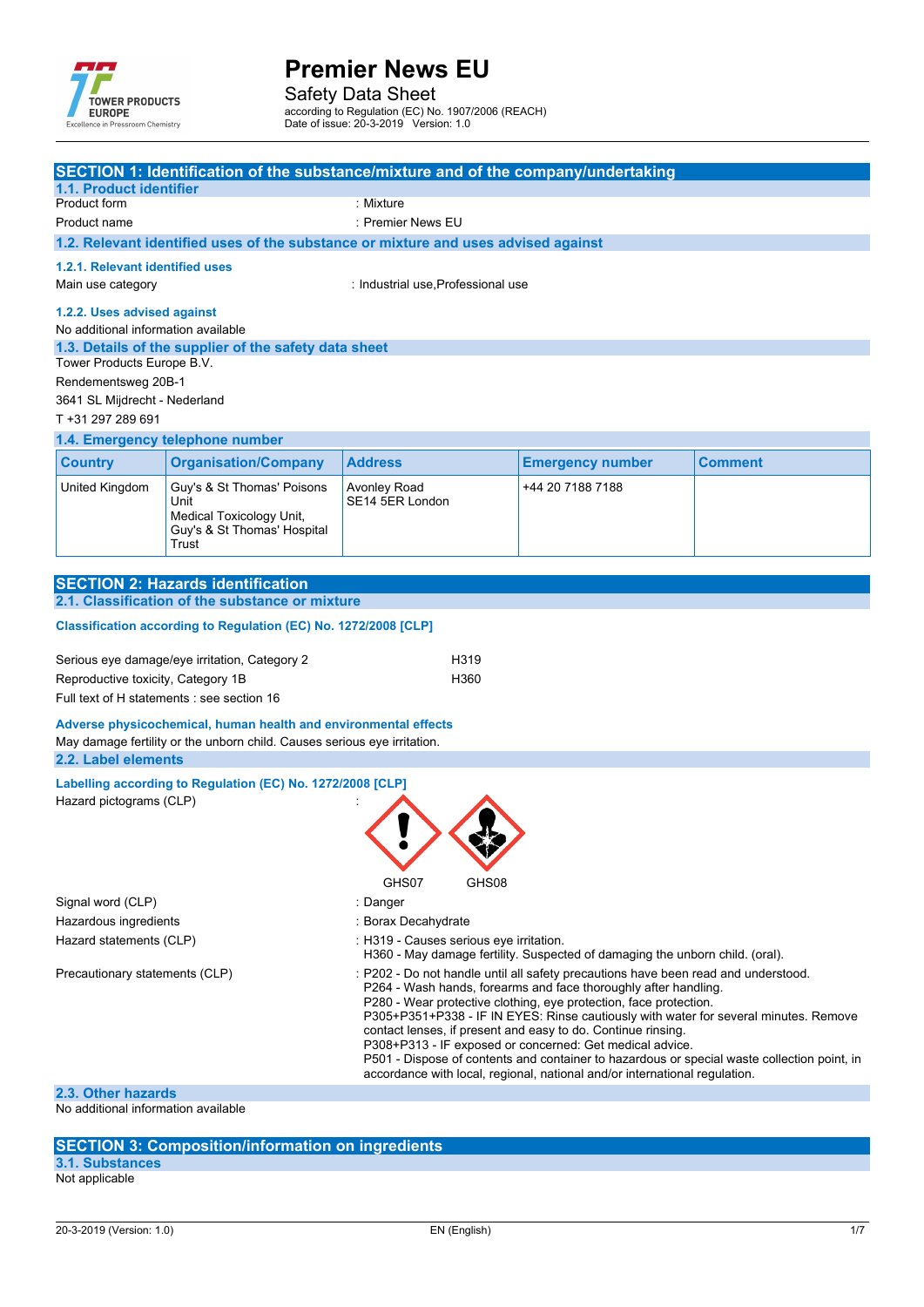### Safety Data Sheet

according to Regulation (EC) No. 1907/2006 (REACH)

#### **3.2. Mixtures**

| <b>Name</b>                                                                                   | <b>Product identifier</b>                                                                               | $\frac{9}{6}$                                                                                                                                               | <b>Classification according to</b><br><b>Regulation (EC) No.</b><br>1272/2008 [CLP]                                                      |  |  |
|-----------------------------------------------------------------------------------------------|---------------------------------------------------------------------------------------------------------|-------------------------------------------------------------------------------------------------------------------------------------------------------------|------------------------------------------------------------------------------------------------------------------------------------------|--|--|
| 2-butoxyethanol; ethyleneglycol monobutyl ether;<br>butyl cellosolve                          | (CAS-No.) 111-76-2<br>(EC-No.) 203-905-0<br>(EC Index-No.) 603-014-00-0<br>(REACH-no) 01-2119475108-36  | < 10                                                                                                                                                        | Acute Tox. 4 (Inhalation), H332<br>Acute Tox. 4 (Dermal), H312<br>Acute Tox. 4 (Oral), H302<br>Eye Irrit. 2, H319<br>Skin Irrit. 2, H315 |  |  |
| Sodium xylenesulphonate                                                                       | (CAS-No.) 1300-72-7<br>(EC-No.) 215-090-9<br>(REACH-no) 01-2119513350-56                                | < 5                                                                                                                                                         | Eye Irrit. 2, H319                                                                                                                       |  |  |
| Sodium Tripolyphosphate                                                                       | (CAS-No.) 7758-29-4<br>(EC-No.) 231-838-7<br>(REACH-no) 01-2119430450-54                                | < 5                                                                                                                                                         | Eye Irrit. 2, H319<br><b>STOT SE 3, H335</b><br>Aquatic Chronic 4, H413                                                                  |  |  |
| Citric Acid Anhydrous                                                                         | (CAS-No.) 77-92-9<br>(EC-No.) 201-069-1<br>(REACH-no) 01-2119457026-42                                  | < 5                                                                                                                                                         | Skin Irrit. 2, H315<br>Eye Dam. 1, H318<br><b>STOT SE 3, H335</b>                                                                        |  |  |
| Borax Decahydrate<br>substance listed as REACH Candidate (Disodium<br>tetraborate, anhydrous) | (CAS-No.) 1303-96-4<br>(EC-No.) 215-540-4<br>(EC Index-No.) 005-011-01-1<br>(REACH-no) 01-2119490790-32 | < 5                                                                                                                                                         | Eye Irrit. 2, H319<br>Repr. 1B, H360FD                                                                                                   |  |  |
| Acetic acid                                                                                   | (CAS-No.) 64-19-7<br>(EC-No.) 200-580-7<br>(EC Index-No.) 607-002-00-6<br>(REACH-no) 01-2119475328-30   | < 5                                                                                                                                                         | Flam. Lig. 3, H226<br>Skin Corr. 1A, H314                                                                                                |  |  |
| <b>Specific concentration limits:</b>                                                         |                                                                                                         |                                                                                                                                                             |                                                                                                                                          |  |  |
| <b>Name</b>                                                                                   | <b>Product identifier</b>                                                                               | <b>Specific concentration limits</b>                                                                                                                        |                                                                                                                                          |  |  |
| Acetic acid                                                                                   | (CAS-No.) 64-19-7<br>(EC-No.) 200-580-7<br>(EC Index-No.) 607-002-00-6<br>(REACH-no) 01-2119475328-30   | (10 = < C < 100) Skin Irrit. 2, H315<br>(10 = < C < 100) Eye Irrit. 2, H319<br>(25 = < C < 100) Skin Corr. 1B, H314<br>(90 = < C < 100) Skin Corr. 1A, H314 |                                                                                                                                          |  |  |

Full text of H-statements: see section 16

| <b>SECTION 4: First aid measures</b>                                            |                                                                                                                                                                                                                               |  |  |  |
|---------------------------------------------------------------------------------|-------------------------------------------------------------------------------------------------------------------------------------------------------------------------------------------------------------------------------|--|--|--|
| 4.1. Description of first aid measures                                          |                                                                                                                                                                                                                               |  |  |  |
| First-aid measures general                                                      | : IF exposed or concerned: Get medical advice/attention. Call a poison center or a doctor if<br>you feel unwell. Get medical advice/attention if you feel unwell.                                                             |  |  |  |
| First-aid measures after inhalation                                             | : Remove person to fresh air and keep comfortable for breathing.                                                                                                                                                              |  |  |  |
| First-aid measures after skin contact                                           | : Wash skin with plenty of water.                                                                                                                                                                                             |  |  |  |
| First-aid measures after eye contact                                            | : Rinse eyes with water as a precaution. Rinse cautiously with water for several minutes.<br>Remove contact lenses, if present and easy to do. Continue rinsing. If eye irritation<br>persists: Get medical advice/attention. |  |  |  |
| First-aid measures after ingestion                                              | : Call a poison center or a doctor if you feel unwell.                                                                                                                                                                        |  |  |  |
| 4.2. Most important symptoms and effects, both acute and delayed                |                                                                                                                                                                                                                               |  |  |  |
| Symptoms/effects after eye contact                                              | : Eye irritation.                                                                                                                                                                                                             |  |  |  |
| 4.3. Indication of any immediate medical attention and special treatment needed |                                                                                                                                                                                                                               |  |  |  |

Treat symptomatically.

| <b>SECTION 5: Firefighting measures</b>                    |                                                                                                                                             |  |  |  |  |
|------------------------------------------------------------|---------------------------------------------------------------------------------------------------------------------------------------------|--|--|--|--|
| 5.1. Extinguishing media                                   |                                                                                                                                             |  |  |  |  |
| Suitable extinguishing media                               | : Water spray. Dry powder. Foam. Carbon dioxide.                                                                                            |  |  |  |  |
| 5.2. Special hazards arising from the substance or mixture |                                                                                                                                             |  |  |  |  |
| Hazardous decomposition products in case of fire           | : Toxic fumes may be released.                                                                                                              |  |  |  |  |
| 5.3. Advice for firefighters                               |                                                                                                                                             |  |  |  |  |
| Protection during firefighting                             | : Do not attempt to take action without suitable protective equipment. Self-contained<br>breathing apparatus. Complete protective clothing. |  |  |  |  |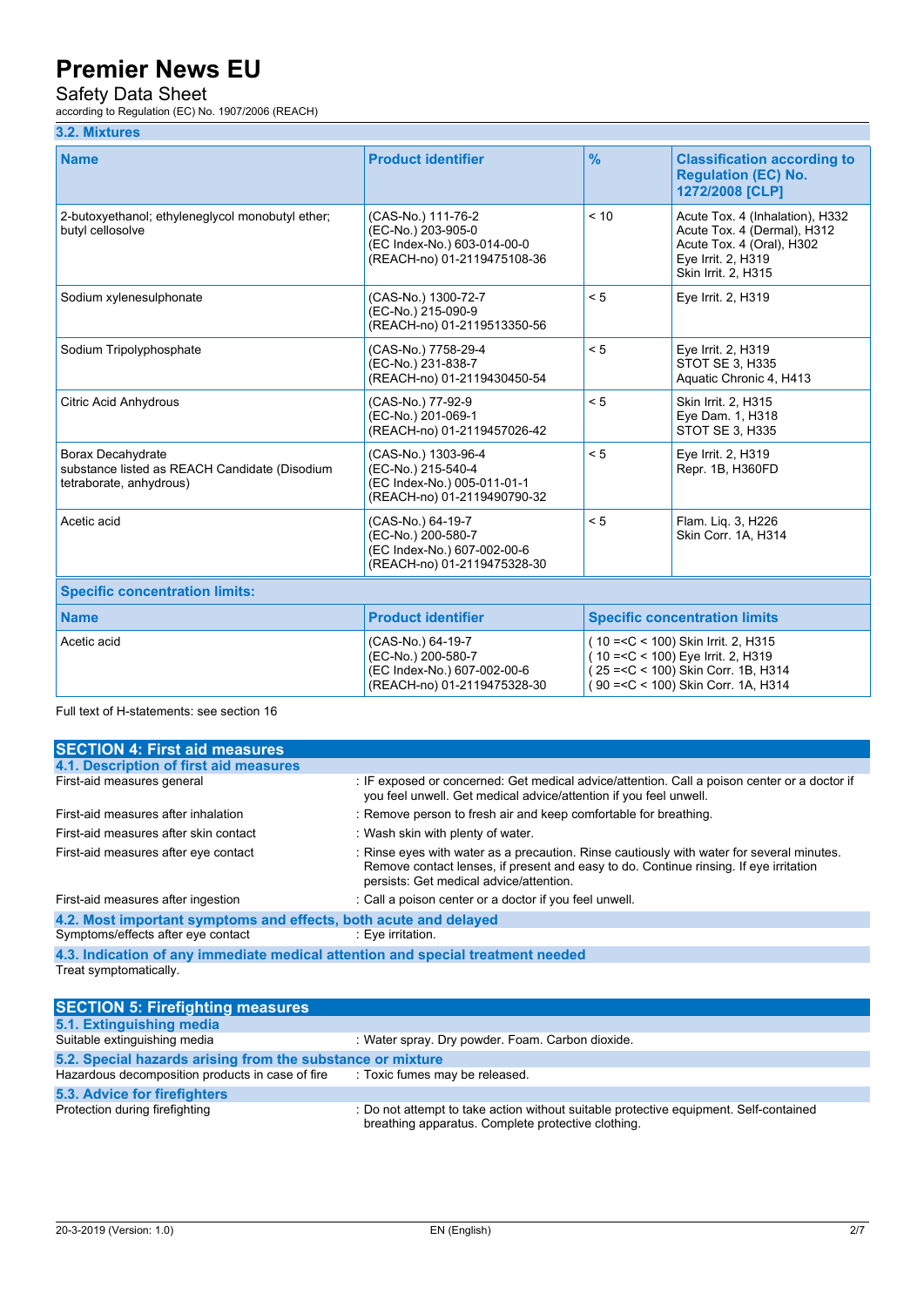### Safety Data Sheet

| Jaich Dala Jilcel<br>according to Regulation (EC) No. 1907/2006 (REACH)                                                                                                                                                   |                      |                                 |                                         |                                                                                                                                                                                                                                              |                        |                                       |  |                                                                                        |
|---------------------------------------------------------------------------------------------------------------------------------------------------------------------------------------------------------------------------|----------------------|---------------------------------|-----------------------------------------|----------------------------------------------------------------------------------------------------------------------------------------------------------------------------------------------------------------------------------------------|------------------------|---------------------------------------|--|----------------------------------------------------------------------------------------|
| <b>SECTION 6: Accidental release measures</b>                                                                                                                                                                             |                      |                                 |                                         |                                                                                                                                                                                                                                              |                        |                                       |  |                                                                                        |
| 6.1. Personal precautions, protective equipment and emergency procedures                                                                                                                                                  |                      |                                 |                                         |                                                                                                                                                                                                                                              |                        |                                       |  |                                                                                        |
| 6.1.1. For non-emergency personnel<br><b>Emergency procedures</b><br>: Only qualified personnel equipped with suitable protective equipment may intervene. Avoid<br>contact with skin and eyes.                           |                      |                                 |                                         |                                                                                                                                                                                                                                              |                        |                                       |  |                                                                                        |
| 6.1.2. For emergency responders<br>: Do not attempt to take action without suitable protective equipment. For further information<br>Protective equipment<br>refer to section 8: "Exposure controls/personal protection". |                      |                                 |                                         |                                                                                                                                                                                                                                              |                        |                                       |  |                                                                                        |
| <b>6.2. Environmental precautions</b><br>Avoid release to the environment. Notify authorities if product enters sewers or public waters.                                                                                  |                      |                                 |                                         |                                                                                                                                                                                                                                              |                        |                                       |  |                                                                                        |
| 6.3. Methods and material for containment and cleaning up                                                                                                                                                                 |                      |                                 |                                         |                                                                                                                                                                                                                                              |                        |                                       |  |                                                                                        |
| Methods for cleaning up                                                                                                                                                                                                   |                      |                                 | public waters.                          | : Take up liquid spill into absorbent material. Notify authorities if product enters sewers or                                                                                                                                               |                        |                                       |  |                                                                                        |
| Other information                                                                                                                                                                                                         |                      |                                 |                                         | : Dispose of materials or solid residues at an authorized site.                                                                                                                                                                              |                        |                                       |  |                                                                                        |
| <b>6.4. Reference to other sections</b><br>For further information refer to section 13.                                                                                                                                   |                      |                                 |                                         |                                                                                                                                                                                                                                              |                        |                                       |  |                                                                                        |
|                                                                                                                                                                                                                           |                      |                                 |                                         |                                                                                                                                                                                                                                              |                        |                                       |  |                                                                                        |
| <b>SECTION 7: Handling and storage</b>                                                                                                                                                                                    |                      |                                 |                                         |                                                                                                                                                                                                                                              |                        |                                       |  |                                                                                        |
| 7.1. Precautions for safe handling<br>Precautions for safe handling                                                                                                                                                       |                      |                                 |                                         | : Ensure good ventilation of the work station. Obtain special instructions before use. Do not<br>handle until all safety precautions have been read and understood. Wear personal<br>protective equipment. Avoid contact with skin and eyes. |                        |                                       |  |                                                                                        |
| Hygiene measures                                                                                                                                                                                                          |                      |                                 |                                         | smoke when using this product. Always wash hands after handling the product.                                                                                                                                                                 |                        |                                       |  | : Separate working clothes from town clothes. Launder separately. Do not eat, drink or |
| 7.2. Conditions for safe storage, including any incompatibilities<br>Storage conditions                                                                                                                                   |                      |                                 |                                         | : Store locked up. Store in a well-ventilated place. Keep cool.                                                                                                                                                                              |                        |                                       |  |                                                                                        |
| 7.3. Specific end use(s)                                                                                                                                                                                                  |                      |                                 |                                         |                                                                                                                                                                                                                                              |                        |                                       |  |                                                                                        |
| No additional information available                                                                                                                                                                                       |                      |                                 |                                         |                                                                                                                                                                                                                                              |                        |                                       |  |                                                                                        |
| <b>SECTION 8: Exposure controls/personal protection</b>                                                                                                                                                                   |                      |                                 |                                         |                                                                                                                                                                                                                                              |                        |                                       |  |                                                                                        |
| <b>8.1. Control parameters</b><br><b>Acetic acid (64-19-7)</b>                                                                                                                                                            |                      |                                 |                                         |                                                                                                                                                                                                                                              |                        |                                       |  |                                                                                        |
| EU                                                                                                                                                                                                                        |                      | IOELV TWA (mg/m <sup>3</sup> )  |                                         |                                                                                                                                                                                                                                              | $25$ mg/m <sup>3</sup> |                                       |  |                                                                                        |
| EU                                                                                                                                                                                                                        |                      | IOELV STEL (mg/m <sup>3</sup> ) |                                         | 50 mg/ $m3$                                                                                                                                                                                                                                  |                        |                                       |  |                                                                                        |
| Germany                                                                                                                                                                                                                   |                      |                                 | TRGS 910 Acceptable concentration notes |                                                                                                                                                                                                                                              |                        |                                       |  |                                                                                        |
| 8.2. Exposure controls                                                                                                                                                                                                    |                      |                                 |                                         |                                                                                                                                                                                                                                              |                        |                                       |  |                                                                                        |
| Appropriate engineering controls:<br>Ensure good ventilation of the work station.                                                                                                                                         |                      |                                 |                                         |                                                                                                                                                                                                                                              |                        |                                       |  |                                                                                        |
| Materials for protective clothing:                                                                                                                                                                                        |                      |                                 |                                         |                                                                                                                                                                                                                                              |                        |                                       |  |                                                                                        |
| Condition                                                                                                                                                                                                                 |                      |                                 | <b>Material</b>                         |                                                                                                                                                                                                                                              |                        | <b>Standard</b>                       |  |                                                                                        |
| Good resistance:                                                                                                                                                                                                          |                      |                                 | Synthetic material                      |                                                                                                                                                                                                                                              |                        | EN 13034                              |  |                                                                                        |
| Hand protection:                                                                                                                                                                                                          |                      |                                 |                                         |                                                                                                                                                                                                                                              |                        |                                       |  |                                                                                        |
| Protective gloves                                                                                                                                                                                                         |                      |                                 |                                         |                                                                                                                                                                                                                                              |                        |                                       |  |                                                                                        |
| <b>Type</b>                                                                                                                                                                                                               | <b>Material</b>      |                                 | <b>Permeation</b>                       | Thickness (mm)                                                                                                                                                                                                                               |                        | <b>Standard</b><br><b>Penetration</b> |  |                                                                                        |
| Reusable gloves                                                                                                                                                                                                           | Nitrile rubber (NBR) |                                 | $6$ ( $>$ 480 minutes)                  | $>0.31$ mm                                                                                                                                                                                                                                   |                        | EN 388, EN ISO 374                    |  |                                                                                        |
| Eye protection:                                                                                                                                                                                                           |                      |                                 |                                         |                                                                                                                                                                                                                                              |                        |                                       |  |                                                                                        |
| Safety glasses                                                                                                                                                                                                            |                      |                                 |                                         |                                                                                                                                                                                                                                              |                        |                                       |  |                                                                                        |
| Use<br><b>Type</b>                                                                                                                                                                                                        |                      |                                 | <b>Characteristics</b>                  |                                                                                                                                                                                                                                              | <b>Standard</b>        |                                       |  |                                                                                        |
| Safety glasses<br>Droplet                                                                                                                                                                                                 |                      |                                 | EN 166<br>With side shields             |                                                                                                                                                                                                                                              |                        |                                       |  |                                                                                        |
| Skin and body protection:                                                                                                                                                                                                 |                      |                                 |                                         |                                                                                                                                                                                                                                              |                        |                                       |  |                                                                                        |
| Wear suitable protective clothing                                                                                                                                                                                         |                      |                                 |                                         |                                                                                                                                                                                                                                              |                        |                                       |  |                                                                                        |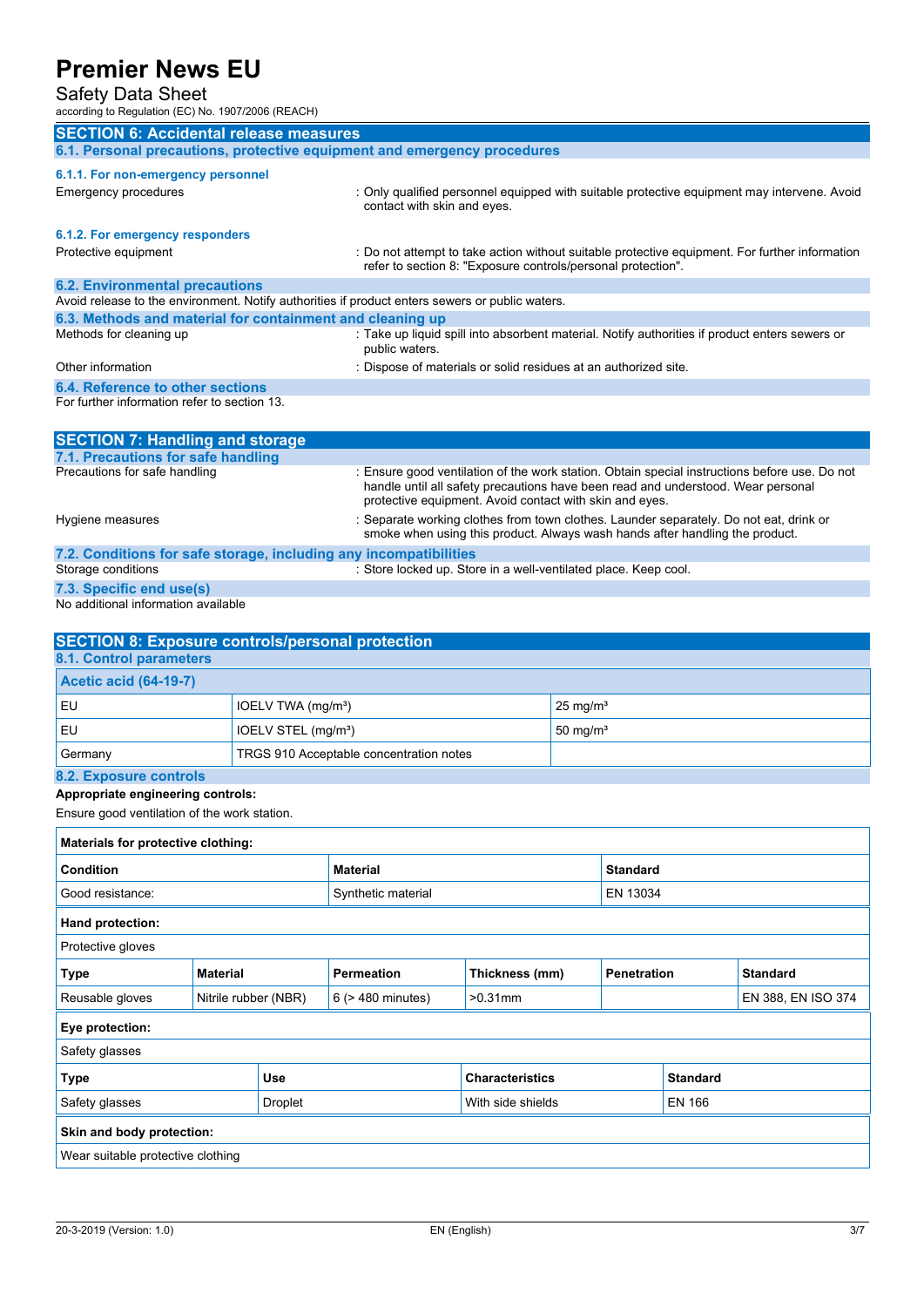### Safety Data Sheet

according to Regulation (EC) No. 1907/2006 (REACH)

| <b>Respiratory protection:</b>                                   |                    |                   |                  |  |  |  |
|------------------------------------------------------------------|--------------------|-------------------|------------------|--|--|--|
| [In case of inadequate ventilation] wear respiratory protection. |                    |                   |                  |  |  |  |
| <b>Device</b>                                                    | <b>Filter type</b> | <b>Condition</b>  | <b>Standard</b>  |  |  |  |
| Reusable half mask                                               | ABEK-P3            | Vapour protection | EN 140, EN 14387 |  |  |  |

**Personal protective equipment symbol(s):**



**Environmental exposure controls:**

Avoid release to the environment.

| <b>SECTION 9: Physical and chemical properties</b>            |                     |  |  |  |
|---------------------------------------------------------------|---------------------|--|--|--|
| 9.1. Information on basic physical and chemical properties    |                     |  |  |  |
| Physical state                                                | : Liquid            |  |  |  |
| Colour                                                        | : dark blue.        |  |  |  |
| Odour                                                         | : characteristic.   |  |  |  |
| Odour threshold                                               | : No data available |  |  |  |
| рH                                                            | : 4.7               |  |  |  |
| Relative evaporation rate (butylacetate=1)                    | : No data available |  |  |  |
| Melting point                                                 | : Not applicable    |  |  |  |
| Freezing point                                                | : No data available |  |  |  |
| Boiling point                                                 | : No data available |  |  |  |
| Flash point                                                   | $:$ > 100 °C        |  |  |  |
| Auto-ignition temperature                                     | : No data available |  |  |  |
| Decomposition temperature                                     | : No data available |  |  |  |
| Flammability (solid, gas)                                     | : Not applicable    |  |  |  |
| Vapour pressure                                               | : No data available |  |  |  |
| Relative vapour density at 20 °C                              | : No data available |  |  |  |
| Relative density                                              | : No data available |  |  |  |
| Density                                                       | : 1,055 g/ml        |  |  |  |
| Solubility                                                    | : No data available |  |  |  |
| Log Pow                                                       | : No data available |  |  |  |
| Viscosity, kinematic                                          | : No data available |  |  |  |
| Viscosity, dynamic                                            | : No data available |  |  |  |
| Explosive properties                                          | : No data available |  |  |  |
| Oxidising properties                                          | : No data available |  |  |  |
| <b>Explosive limits</b>                                       | : No data available |  |  |  |
| 9.2. Other information<br>No additional information quailable |                     |  |  |  |

No additional information available

| <b>SECTION 10: Stability and reactivity</b>                                                          |
|------------------------------------------------------------------------------------------------------|
| <b>10.1. Reactivity</b>                                                                              |
| The product is non-reactive under normal conditions of use, storage and transport.                   |
| <b>10.2. Chemical stability</b>                                                                      |
| Stable under normal conditions.                                                                      |
| 10.3. Possibility of hazardous reactions                                                             |
| No dangerous reactions known under normal conditions of use.                                         |
| 10.4. Conditions to avoid                                                                            |
| None under recommended storage and handling conditions (see section 7).                              |
| 10.5. Incompatible materials                                                                         |
| No additional information available                                                                  |
| 10.6. Hazardous decomposition products                                                               |
| Under normal conditions of storage and use, hazardous decomposition products should not be produced. |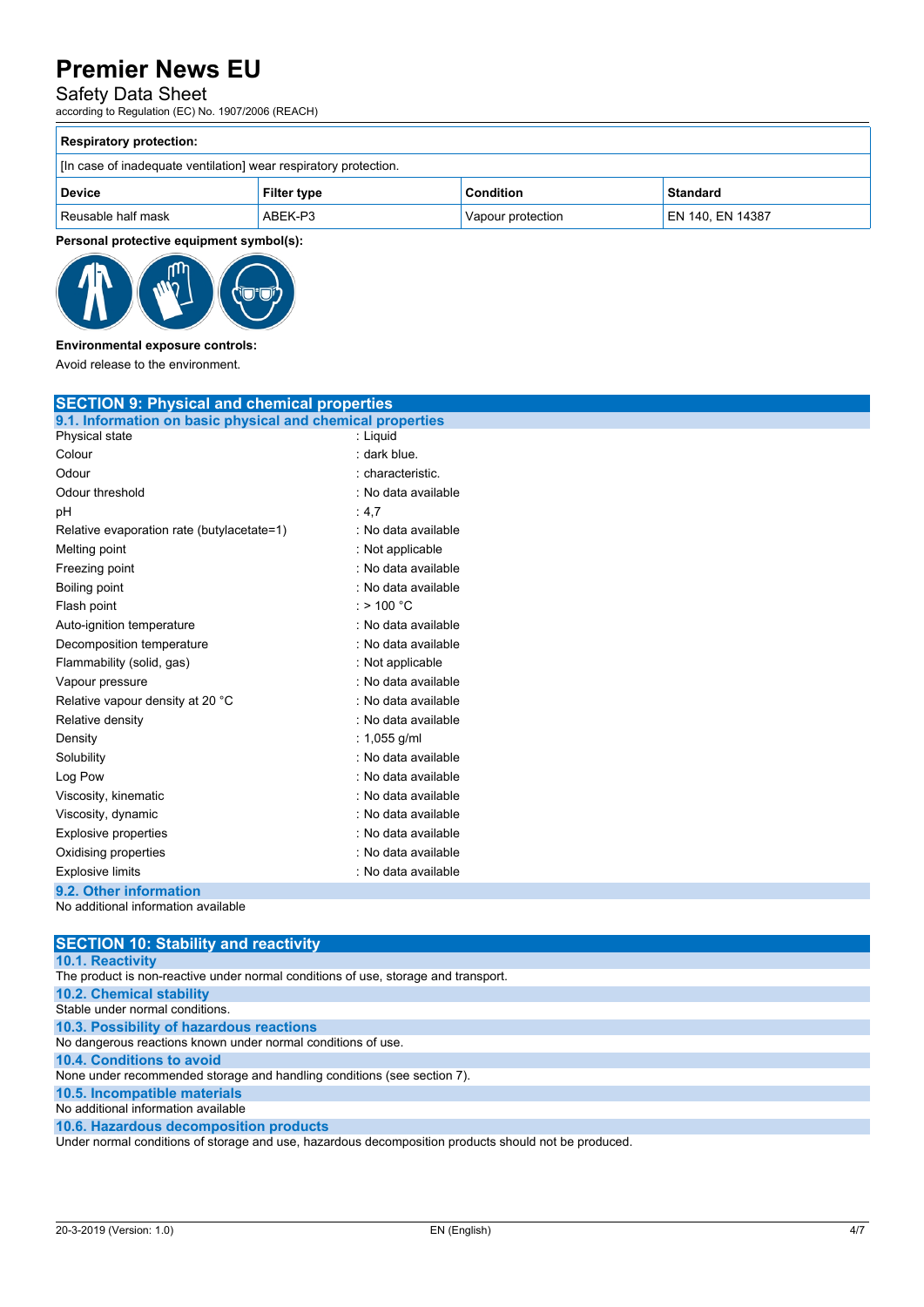### Safety Data Sheet

according to Regulation (EC) No. 1907/2006 (REACH)

Aspiration hazard **in the set of the set of the set of the set of the set of the set of the set of the set of the set of the set of the set of the set of the set of the set of the set of the set of the set of the set of th** 

| <b>SECTION 11: Toxicological information</b> |                                                                         |
|----------------------------------------------|-------------------------------------------------------------------------|
| 11.1. Information on toxicological effects   |                                                                         |
| Acute toxicity (oral)                        | : Not classified                                                        |
| Acute toxicity (dermal)                      | : Not classified                                                        |
| Acute toxicity (inhalation)                  | : Not classified                                                        |
| <b>Acetic acid (64-19-7)</b>                 |                                                                         |
| LD50 oral                                    | 3310 mg/kg bodyweight                                                   |
| LD50 dermal                                  | 1060 mg/kg bodyweight                                                   |
|                                              |                                                                         |
| <b>Citric Acid Anhydrous (77-92-9)</b>       |                                                                         |
| LD50 oral rat                                | 3000 mg/kg bw/day                                                       |
| LD50 dermal rat                              | > 2000 mg/kg                                                            |
|                                              |                                                                         |
| Borax Decahydrate (1303-96-4)                |                                                                         |
| LD50 oral rat                                | 6000 mg/kg                                                              |
| LD50 dermal rabbit                           | 2000 mg/kg                                                              |
|                                              |                                                                         |
| Sodium xylenesulphonate (1300-72-7)          |                                                                         |
| LD50 oral                                    | > 7000 mg/kg bodyweight                                                 |
| LD50 dermal                                  | > 2000 mg/kg bodyweight                                                 |
| Skin corrosion/irritation                    | : Not classified                                                        |
|                                              | pH: 4,7                                                                 |
| Serious eye damage/irritation                | : Causes serious eye irritation.                                        |
|                                              | pH: 4,7                                                                 |
| Respiratory or skin sensitisation            | : Not classified                                                        |
| Germ cell mutagenicity                       | : Not classified                                                        |
| Carcinogenicity                              | : Not classified                                                        |
| Reproductive toxicity                        | : May damage fertility. Suspected of damaging the unborn child. (oral). |
| STOT-single exposure                         | : Not classified                                                        |
| STOT-repeated exposure                       | : Not classified                                                        |

| <b>SECTION 12: Ecological information</b> |                                                                                                                            |
|-------------------------------------------|----------------------------------------------------------------------------------------------------------------------------|
| 12.1. Toxicity                            |                                                                                                                            |
| Ecology - general                         | : The product is not considered harmful to aquatic organisms nor to cause long-term<br>adverse effects in the environment. |
| Acute aquatic toxicity                    | : Not classified                                                                                                           |
| Chronic aquatic toxicity                  | : Not classified                                                                                                           |
| <b>Acetic acid (64-19-7)</b>              |                                                                                                                            |
| LC50 fish 1                               | $> 1000$ mg/l                                                                                                              |
| EC50 other aquatic organisms 1            | $> 1000$ mg/l                                                                                                              |
| EC50 other aguatic organisms 2            | $IC50$ algea $(72 h)$ mg/l                                                                                                 |

| Borax Decahydrate (1303-96-4) |                    |  |  |
|-------------------------------|--------------------|--|--|
| $LC50$ fish 1                 | 79,7 mg/l          |  |  |
| EC50 Daphnia 1                | $133 \text{ mq/l}$ |  |  |
| EC50 72h algae $(1)$          | 40 mg/l            |  |  |

| Sodium xylenesulphonate (1300-72-7) |                        |     |  |
|-------------------------------------|------------------------|-----|--|
| EC50 other aguatic organisms 1      | $>$ 1020 mg/l          |     |  |
| EC50 other aguatic organisms 2      | IC50 algea (72 h) mg/l |     |  |
| 20-3-2019 (Version: 1.0)            | EN (English)           | 5/7 |  |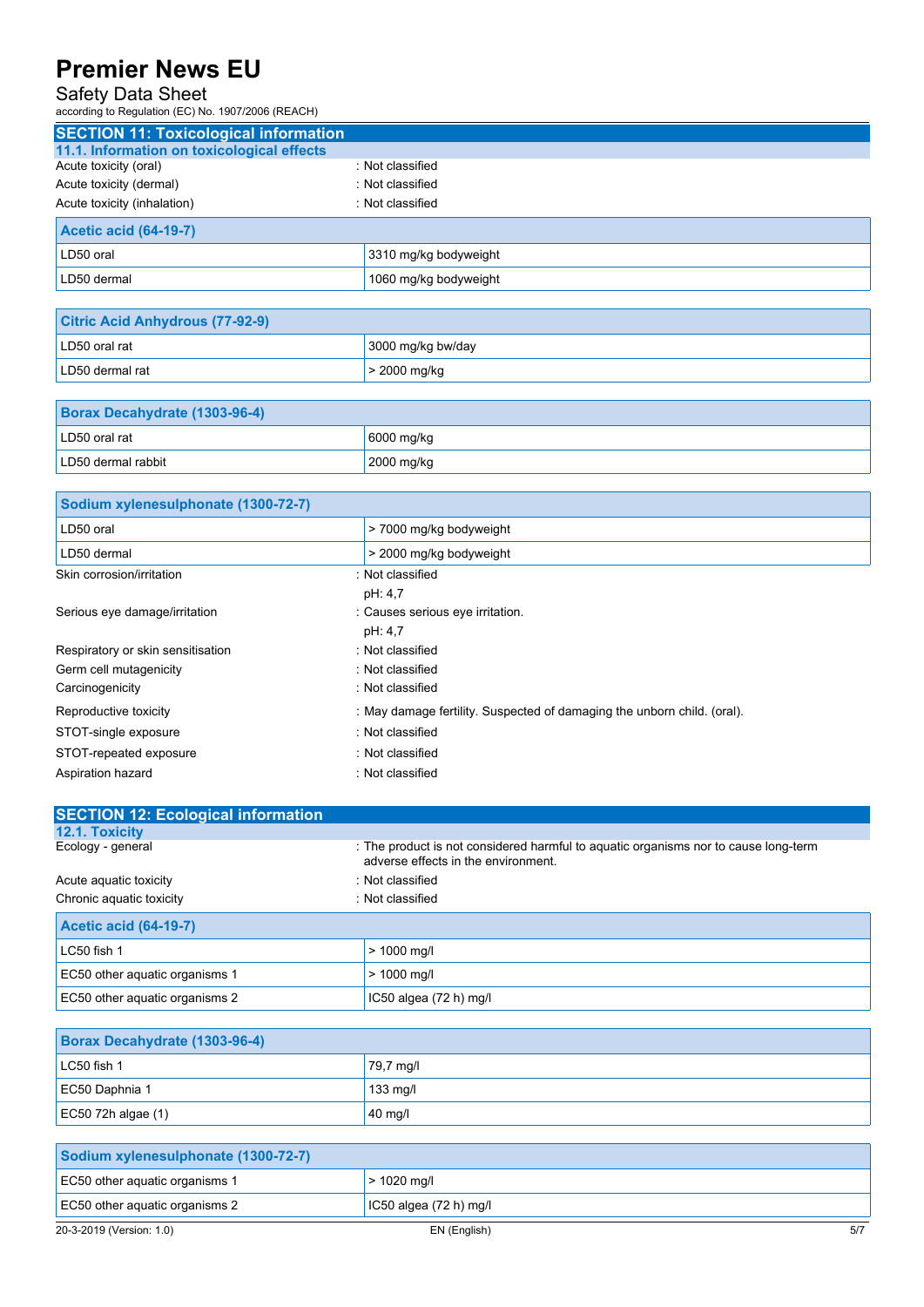### Safety Data Sheet

| Safety Data Sheet<br>according to Regulation (EC) No. 1907/2006 (REACH)                                                                                                                                                                                                                                                                                                              |                                                                                                                                                                                 |
|--------------------------------------------------------------------------------------------------------------------------------------------------------------------------------------------------------------------------------------------------------------------------------------------------------------------------------------------------------------------------------------|---------------------------------------------------------------------------------------------------------------------------------------------------------------------------------|
| 12.2. Persistence and degradability                                                                                                                                                                                                                                                                                                                                                  |                                                                                                                                                                                 |
| No additional information available                                                                                                                                                                                                                                                                                                                                                  |                                                                                                                                                                                 |
| 12.3. Bioaccumulative potential                                                                                                                                                                                                                                                                                                                                                      |                                                                                                                                                                                 |
| <b>Acetic acid (64-19-7)</b>                                                                                                                                                                                                                                                                                                                                                         |                                                                                                                                                                                 |
| Log Pow                                                                                                                                                                                                                                                                                                                                                                              | $-0,17$                                                                                                                                                                         |
|                                                                                                                                                                                                                                                                                                                                                                                      |                                                                                                                                                                                 |
| Borax Decahydrate (1303-96-4)                                                                                                                                                                                                                                                                                                                                                        |                                                                                                                                                                                 |
| Log Pow                                                                                                                                                                                                                                                                                                                                                                              | $1,53 - 1,58$                                                                                                                                                                   |
| 12.4. Mobility in soil                                                                                                                                                                                                                                                                                                                                                               |                                                                                                                                                                                 |
| No additional information available                                                                                                                                                                                                                                                                                                                                                  |                                                                                                                                                                                 |
| 12.5. Results of PBT and vPvB assessment                                                                                                                                                                                                                                                                                                                                             |                                                                                                                                                                                 |
| <b>Component</b>                                                                                                                                                                                                                                                                                                                                                                     |                                                                                                                                                                                 |
| Borax Decahydrate (1303-96-4)                                                                                                                                                                                                                                                                                                                                                        | This substance/mixture does not meet the PBT criteria of REACH regulation, annex XIII<br>This substance/mixture does not meet the vPvB criteria of REACH regulation, annex XIII |
| 12.6. Other adverse effects                                                                                                                                                                                                                                                                                                                                                          |                                                                                                                                                                                 |
| No additional information available                                                                                                                                                                                                                                                                                                                                                  |                                                                                                                                                                                 |
| $\overline{O}$ $\overline{O}$ $\overline{O}$ $\overline{O}$ $\overline{O}$ $\overline{O}$ $\overline{O}$ $\overline{O}$ $\overline{O}$ $\overline{O}$ $\overline{O}$ $\overline{O}$ $\overline{O}$ $\overline{O}$ $\overline{O}$ $\overline{O}$ $\overline{O}$ $\overline{O}$ $\overline{O}$ $\overline{O}$ $\overline{O}$ $\overline{O}$ $\overline{O}$ $\overline{O}$ $\overline{$ |                                                                                                                                                                                 |

### **SECTION 13: Disposal considerations 13.1. Waste treatment methods** : Dispose of contents/container in accordance with licensed collector's sorting instructions.

| <b>SECTION 14: Transport information</b>                                 |                                          |
|--------------------------------------------------------------------------|------------------------------------------|
| In accordance with ADR / RID / IMDG / IATA / ADN                         |                                          |
| 14.1. UN number                                                          |                                          |
| UN-No. (ADR)                                                             | : Not applicable                         |
| 14.2. UN proper shipping name                                            |                                          |
| Proper Shipping Name (ADR)                                               | : Not applicable                         |
| 14.3. Transport hazard class(es)                                         |                                          |
| <b>ADR</b>                                                               |                                          |
| Transport hazard class(es) (ADR)                                         | : Not applicable                         |
| 14.4. Packing group                                                      |                                          |
| Packing group (ADR)                                                      | : Not applicable                         |
| 14.5. Environmental hazards                                              |                                          |
| Dangerous for the environment                                            | : No                                     |
| Other information                                                        | : No supplementary information available |
| 14.6. Special precautions for user                                       |                                          |
| <b>Overland transport</b>                                                |                                          |
| Not applicable                                                           |                                          |
| 14.7. Transport in bulk according to Annex II of Marpol and the IBC Code |                                          |
| Not applicable                                                           |                                          |

#### **SECTION 15: Regulatory information**

**15.1. Safety, health and environmental regulations/legislation specific for the substance or mixture**

#### **15.1.1. EU-Regulations**

Contains no REACH substances with Annex XVII restrictions

Contains a substance on the REACH candidate list in concentration ≥ 0.1% or with a lower specific limit: Disodium tetraborate, anhydrous (EC 215- 540-4, CAS 1303-96-4)

Contains no REACH Annex XIV substances

Contains no substance subject to REGULATION (EU) No 649/2012 OF THE EUROPEAN PARLIAMENT AND OF THE COUNCIL of 4 July 2012 concerning the export and import of hazardous chemicals.

Substance(s) are not subject to Regulation (EC) No 850/2004 of the European Parliament and of the Council of 29 April 2004 on persistent organic pollutants and amending Directive 79/117/EEC.

#### **15.1.2. National regulations**

No additional information available

**15.2. Chemical safety assessment**

No chemical safety assessment has been carried out